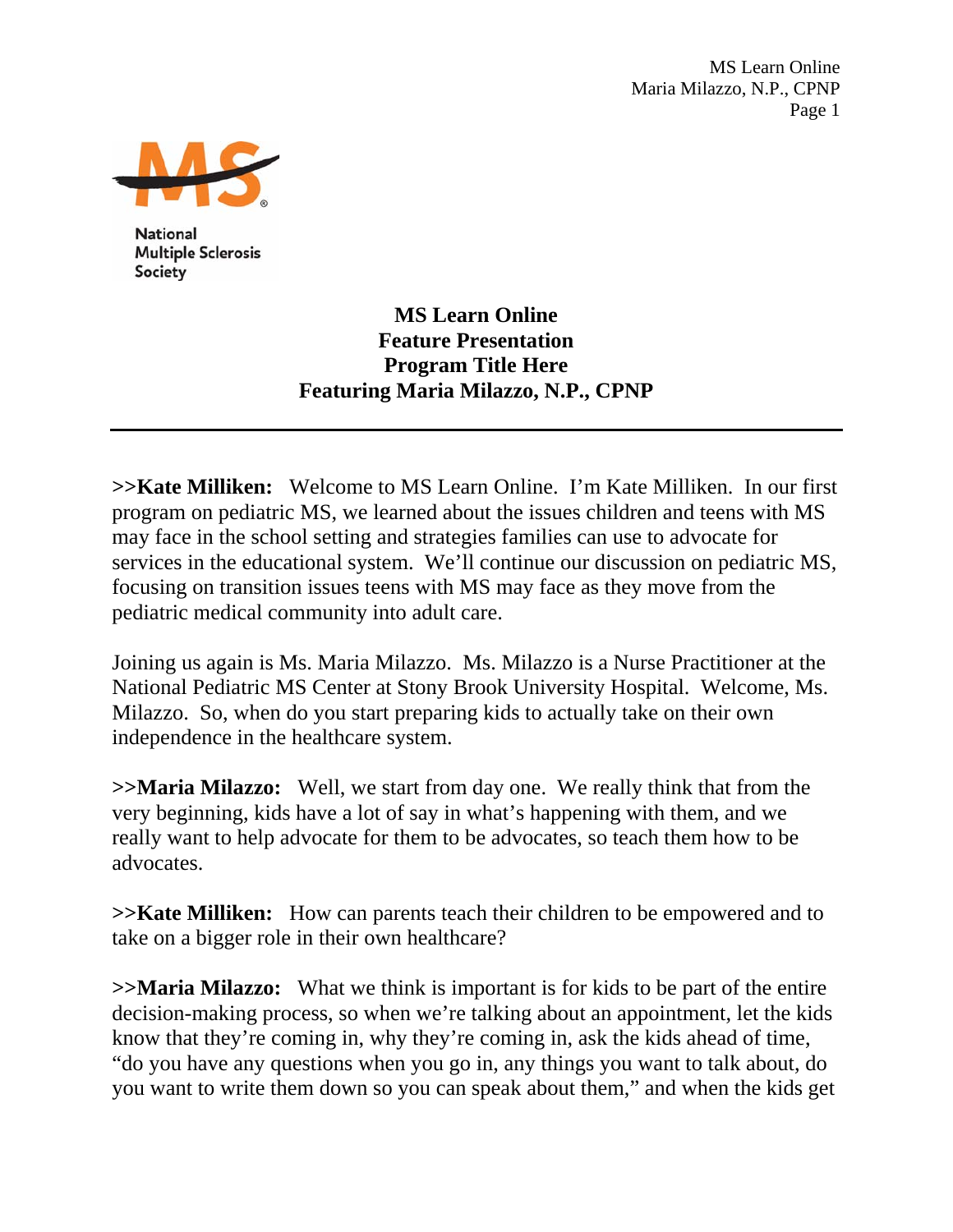to the appointment, to always make sure they have some private time alone, so they can speak-- when they're very little, they may not need to be alone, but to be given a voice through the visit, and to be given a voice and a choice about what we're going to do.

For a little child, it might be something as simple as, "Do you want me to examine you on this table, or sitting next to your mom?" As the kids get older, it's always important we try to pull the teens out and give them a little bit of face time alone with the different providers, so that they can speak about their concerns, their issues. Often, the kids are so worried about their parents, and may not want to speak freely in front of their parents about things that they're feeling or questions that they have.

And I think it's important that even if there are no concerns or issues, that they start to feel comfortable speaking with the providers, and so to take them down the hall to get something, or why don't we take a walk and check your vision in this room instead, you know, gives them some room to build up a confidence about themselves as they start to get older.

**>>Kate Milliken:** Is there anything else you feel that parents should expect from a healthcare provider to participate, to give this child a sense of independence?

**>>Maria Milazzo:** I think it's really important that the providers speak to the children as well as the parents, and I've had parents tell me that they were not comfortable when the child was excluded from the discussion. I've also had parents tell me that they're not comfortable when the child is the only one that's spoken to in the room, so I think we need to have that balance of speaking to the kids and speaking to the parents, but I think that it's important that parents feel comfortable and kids feel comfortable, no matter what our access to care is, it doesn't matter if we're in a specialty office like pediatric MS, or in the general pediatric office, that we need to work with our providers as consumers.

We need to work, we need to have a good, trusting relationship, and if we don't feel we have one, to talk about that, and sometimes, you know, we need to change into a place that we feel more comfortable.

**>>Kate Milliken:** Yes, like, you provide an opportunity for a teen to kind of take control. Because I think when you're a teenager, it's kind of hard to know--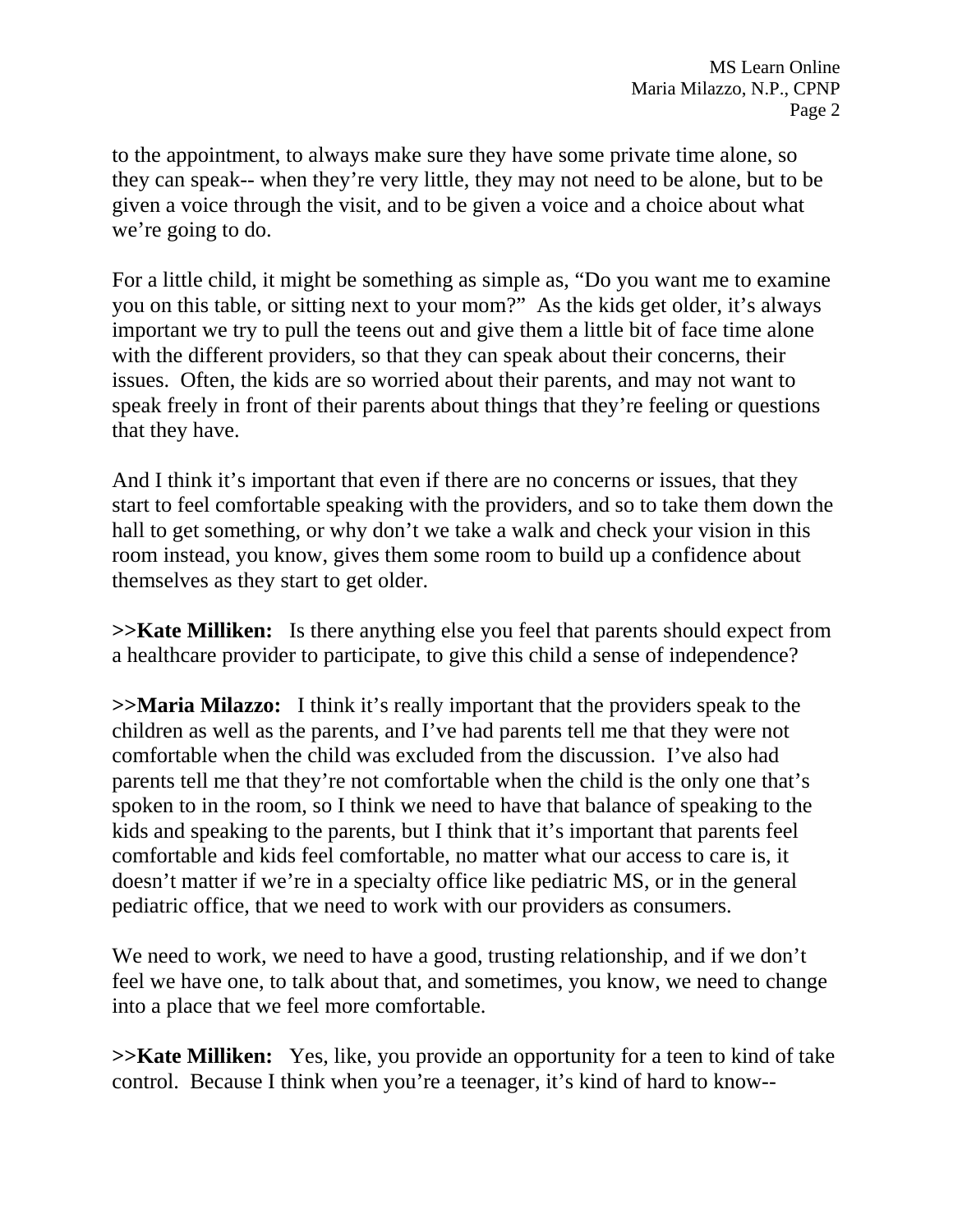you're already dealing with so many other issues in terms of maturation and hormones that for somebody to give you the opportunity to set your own stage.

**>>Maria Milazzo:** That's exactly right. I mean, that's the developmental stage the teenagers are going through, starting to think for themselves and separate a little bit from their families and start creating their own relationships, and we need to be able to see that happening in our pediatric group and our pediatric MS group. These are normal changes that teens are going through, but we need to take the next step and build that into pediatric MS with a teenager.

**>>Kate Milliken:** Even though it's a time for teenagers to have a sense of independence and really grow their independence, families are still really important in the mix, so is there anything you can kind of suggest for the families on how to facilitate this process when the child has MS?

**>>Maria Milazzo:** Yeah, that's a good question. It's something that we're really looking at at our center right now. We think that the more opportunity the kids have to care for themselves and to be participants in their care, it's very important but we have learned, and we have learned through other pediatric-onset diseases, that the family can't totally abdicate responsibility, that kids who do best are kids who are sharing responsibility with their parents, so, in the world of MS, kids whose parents are checking in, "Did you take your medicine, where-- how's your sight looking," you know, how do you feel today, is important.

Parents who really leave it all to the kids may not be doing the best-- the kids may not be doing as well as if the parents were a little bit more engaged. On the other hand, the kids need to start to develop a little independence. At 16, 17 years old, they should be able to have some bit of control over medication and administration times, preparing for medicine, rather than a parent coming in and giving the injection for the kids at that age, it's probably a good idea for the kids to be doing a little bit of that themselves.

**>>Kate Milliken:** You know, outside of the whole technical element of, you know, making sure you have your meds and making sure you stay on schedule, there's also this stigma of MS, and the general attitude about MS, and, you know, a child having a disease, so is there anything you would say from a parental perspective of how to kind of shape a kid to accept the fact they have something in their life and not be ashamed of it or just to handle it?